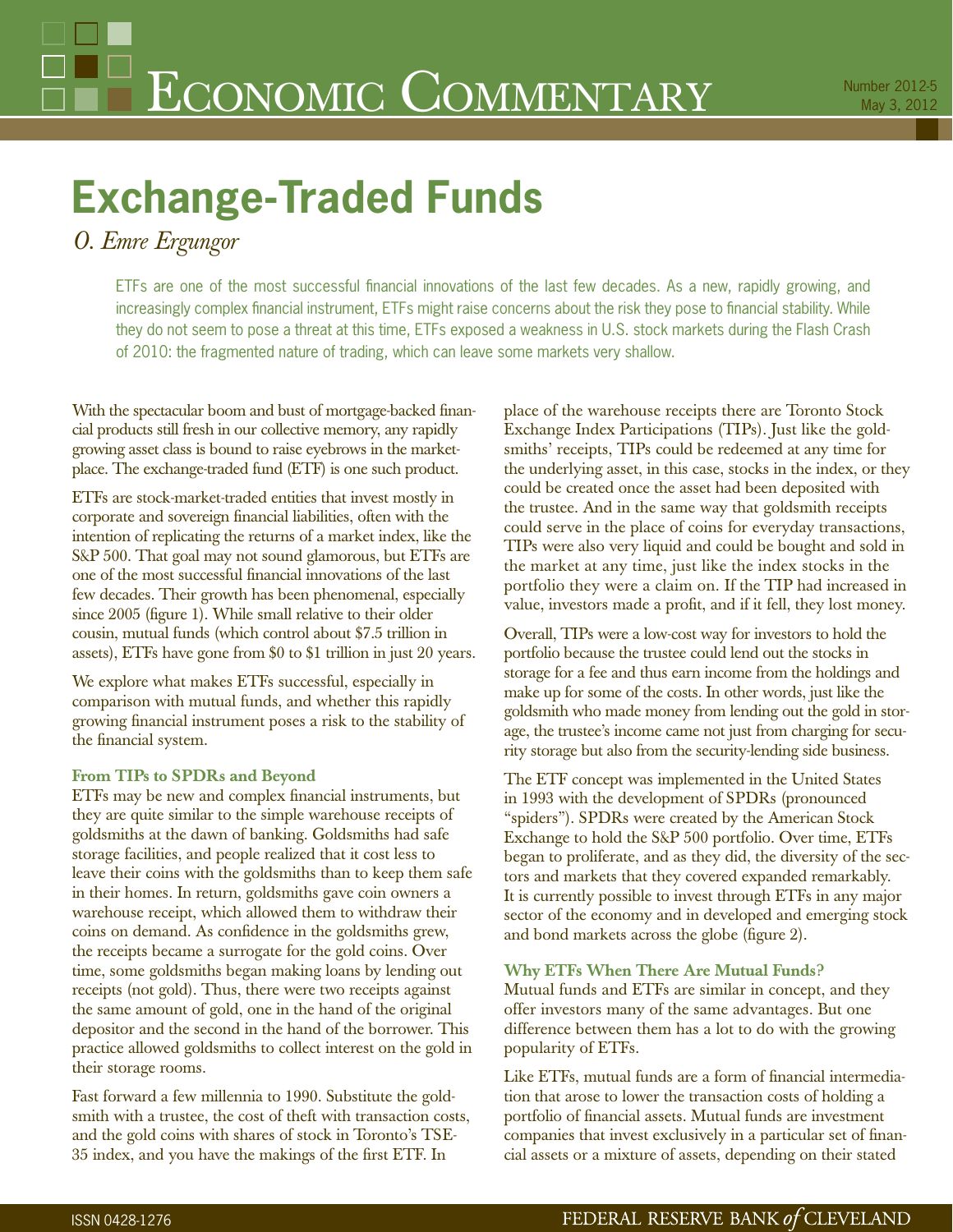

## **Figure 1. Assets under Management of Exchange-Traded Funds**

Source: Investment Company Fact Book (various issues).



## **Figure 2. ETF Net Assets by Market, 2011**

Source: Investment Company Fact Book (various issues).

## **Figure 3. Cumulative Intraday Returns for iShares Russell 1000 Growth Fund Price and NAV**

**10 Percent**



Source: CFA Institute, copyright 2011. Reproduced and republished from Financial Analysts Journal with permission from CFA Institute. All rights reserved.

investment objectives (such as meeting or exceeding the returns on the stock index of an industry, a broad market index, the price index of a commodity, etc.). A share in a mutual fund represents a claim on the cash flows from the assets in the portfolio.

Mutual funds come in two types: closed-end and open-end.

Closed-end funds have a fixed number of shares. All trading in the shares of these funds occurs in the stock exchanges, meaning that someone who wishes to invest in the fund has to find a willing seller of the fund's shares. Conversely, sellers have to find willing buyers. If demand for the fund's shares is high, sellers may require a premium above and beyond the value of the assets of the fund (called net asset value or NAV). If demand is waning, sellers may have to accept a discount relative to NAV. Because transactions in the shares of closedend funds may occur at a price that deviates from the fund's NAV, investor returns on closed-end mutual-fund shares do not always match the return on the underlying assets.

Open-end funds do not have a fixed number of shares, and there is no secondary market trading. A prospective buyer who wishes to invest in the fund pays cash to the fund manager, and the manager uses the cash to buy more of the assets in the fund portfolio in the proportions of the existing holdings. Alternatively, if an existing investor wishes to exit, the fund manager sells some of the assets and pays off the investor.

The advantage of an open-end fund is that there is never a price premium or discount associated with the fund shares, since they can be created and redeemed any time. But there are a couple of disadvantages.

First, both the creation and redemption of open-end mutualfund shares involve transaction costs, since assets must be purchased for and sold from the portfolio. Moreover, the asset sales needed for redemption may create capital gains and a tax liability for the remaining investors. Tax liability is not an issue for closed-end funds, because they do not involve redemption.

To minimize the additional transaction costs, the open-endfund manager typically does two things, both of which can have unwanted side effects. He keeps some cash and other liquid funds on the side to meet requests for redemption (sparing him from selling assets). The downside to that strategy is that the fund has to invest less in the assets it targets and more in liquid assets and cash. The manager can also invest in the relatively few large components of a market index while leaving out the numerous smaller components; this saves the fund money in transaction costs at the expense of tracking accuracy.

ETFs arose to address all the weaknesses and capture all the benefits of both types of mutual funds. Just like closed-end funds, they trade in the markets continuously, and just like open-end funds, they can be created and redeemed at any time by investors. Only "authorized participants," large institutional investors who have an agreement with the fund sponsor, can create shares, typically in 50,000 share lots. Redemptions are also done in batches of a fixed number of shares.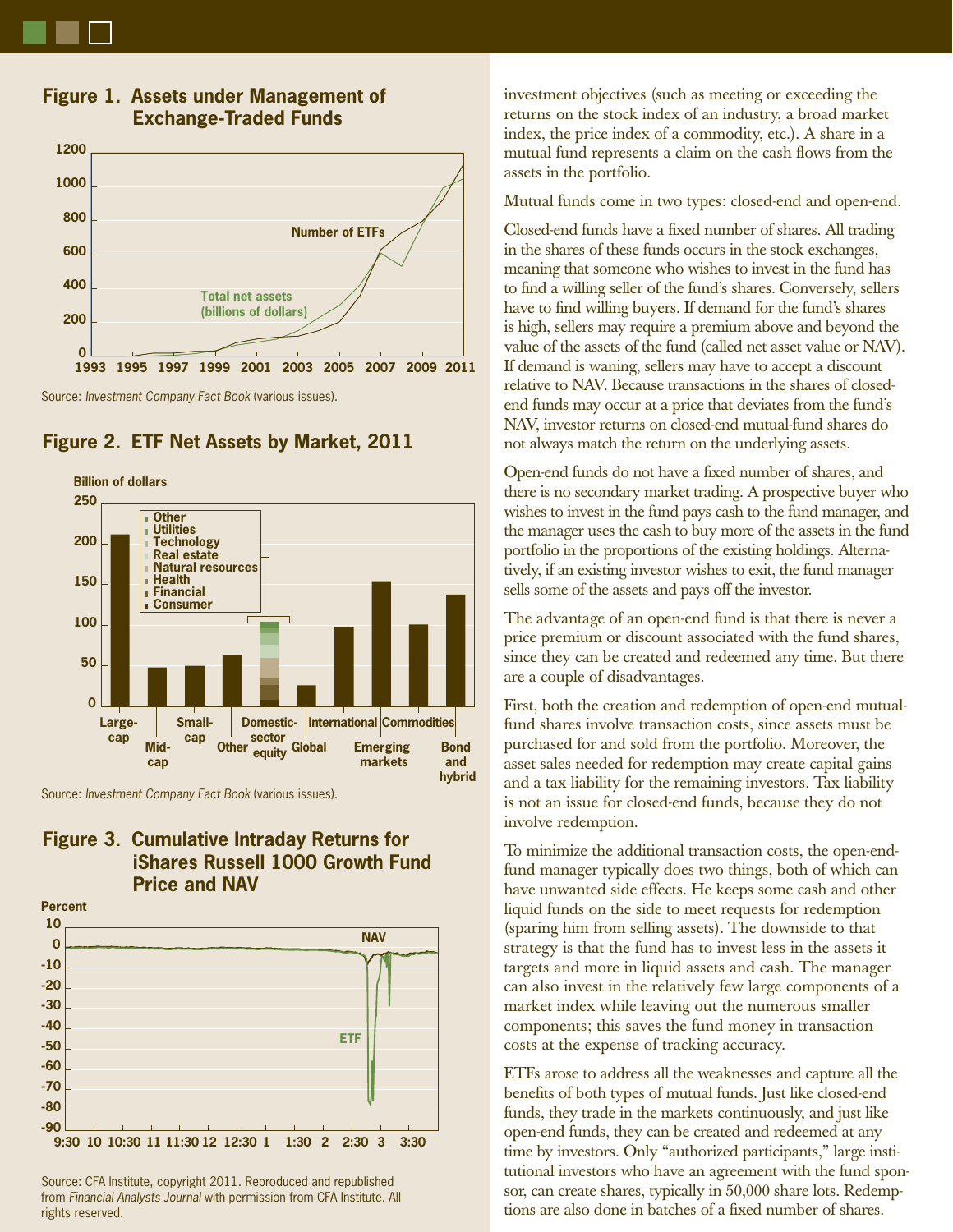But the one major difference that sets ETFs a world apart from mutual funds is that both the creation and redemption of shares are in-kind, not cash. That is, the authorized participant has to bring a scaled replica of the ETF's portfolio to receive the corresponding number of shares. At redemption, the participant is again paid in the assets of the portfolio.

In-kind transactions provide three advantages to ETF investors over mutual funds. First, transaction costs are minimal since the fund manager does not have to engage in market trades to acquire or redeem shares. Second, because no asset sales take place, there is no taxable event. And third, the fund manager can choose the shares with the lowest cost basis in the portfolio for redemption. For example, let's assume that the stock of a particular company was acquired at \$1, \$2, and \$3 in three separate trades. The current price is \$4. The shares that were bought at \$1 would create the highest capital gains tax liability if they were sold to rebalance the portfolio. However, if there is a redemption request, the fund manager can meet the request with the \$1 shares, raising the cost basis of the shares remaining in the portfolio. If there is a need to rebalance the portfolio thereafter, the capital gains tax liability of the remaining shareholders would be less.

Thus, ETFs dominate open-end mutual funds because the fund manager does not have to keep cash on hand to meet redemption requests and because the shareholders do not suffer from taxes and transaction costs arising from other investors' trading.

The advantages of ETFs over closed-end funds are related to the latter's inability to get a match between the returns on the NAV and the fund returns. An investor who would like to gain exposure to a portfolio of technology companies, for example, may find out that the performance of the closed-end fund he invested in sorely trails the returns on the stocks of technology companies the fund is invested in because the fund is trading at a discount.

The reason for this mismatch is a lack of arbitrage opportunities. Speculators are unable to close the gap between the underlying value of the mutual fund and the price it is trading at; price no longer reflects value. If an ETF were to sell at a discount relative to NAV, speculators could come in, buy the ETF, redeem the shares for the underlying assets, and sell the assets in the market. The discount would be the speculator's risk-free profit. Over time, this type of trade would drive the price of the ETF up and the price of the underlying assets down. The trouble with closed-end funds is that in-kind redemptions, which make the arbitrage trade feasible, are either not allowed or are severely restricted. Therefore, for short-term investors who really care about tracking the underlying fund portfolio accurately, ETFs may be the way to go.

#### **Is There a Catch?**

The rapid proliferation of ETFs is proof positive that investors value their advantages. Yet there is growing concern that the fast growth is a harbinger of instability.

A recent disturbance in the stock market showed how ETFs can potentially cause contagion across markets. On May 6, 2010,

the Dow Jones industrial average dropped 998.5 points and recovered 600 points within 20 minutes—an event now remembered as the Flash Crash of 2010. The event started in the e-mini futures markets in Chicago when a trading algorithm ran amok. The crash may have been short and caused by a mere technical glitch, but the losses were heavy and very real.

The glitch first caused heavy losses in the futures market, which set off a wave of arbitrage activity in that market and then spilled over into the ETF market. Futures prices essentially reflect where asset prices are expected to go in the future. When investors saw the fall in futures prices, they judged it unreasonably low and began to arbitrage. They bought futures contracts and limited their exposure by shorting the underlying stocks in the spot market.

But with index futures, there are many stocks to be shorted, so investors followed the cost-effective strategy of shorting the ETF that tracked the underlying index. When they did that, the ETF prices became too low relative to the value of the portfolio, creating more opportunities for arbitrage. Investors bought shares in the ETF, redeemed them, and sold the underlying assets. The discount between the ETF price and NAV was closed, but stock prices began to drop as a result of the selling. Figure 3 shows the minuteby-minute evolution of the returns on one ETF, the iShares Russell 1000 Growth Fund, and its NAV on May 6.

During the flash crash, the price of the ETF cratered by almost 80 percent. By the time the link between the ETF price and its NAV finally broke, the NAV was down close to 10 percent. Research using tick-by-tick trading data suggests that the troubles of the futures market spilled over to the broad stock market through the ETF link. In the absence of ETFs, the transaction costs might have limited the arbitrage opportunities and slowed the spread of the wildfire from the futures market to the spot market.

Does this link make ETFs a threat to financial stability or just the canary for weak spots in market liquidity? Recent research suggests that policymakers should not shoot the messenger. The weakness that led to the Flash Crash may be the fragmented nature of trading in the U.S. stock markets, not the design of ETFs. The NASDAQ carries 23.8 percent of the equity dollar volume, the NYSE Arca 16.5 percent, the NYSE 12.6 percent, BATS 11.9 percent, Direct Edge-X 8.1 percent, and other exchanges and trading mechanisms carry the remainder.

The consequence of this fragmentation is that some markets can be extremely shallow; that is, they are unable to absorb sizeable orders without significant price effects. If orders are routed to these shallow markets during trade disruptions, the disturbance is likely to be magnified. What is needed then might be clear guidelines for trade routing and rules to curb extreme volatility.

Such rule changes are not put in place overnight, as each tweak to the existing rules brings along its own potential problems and has to be debated and negotiated among the